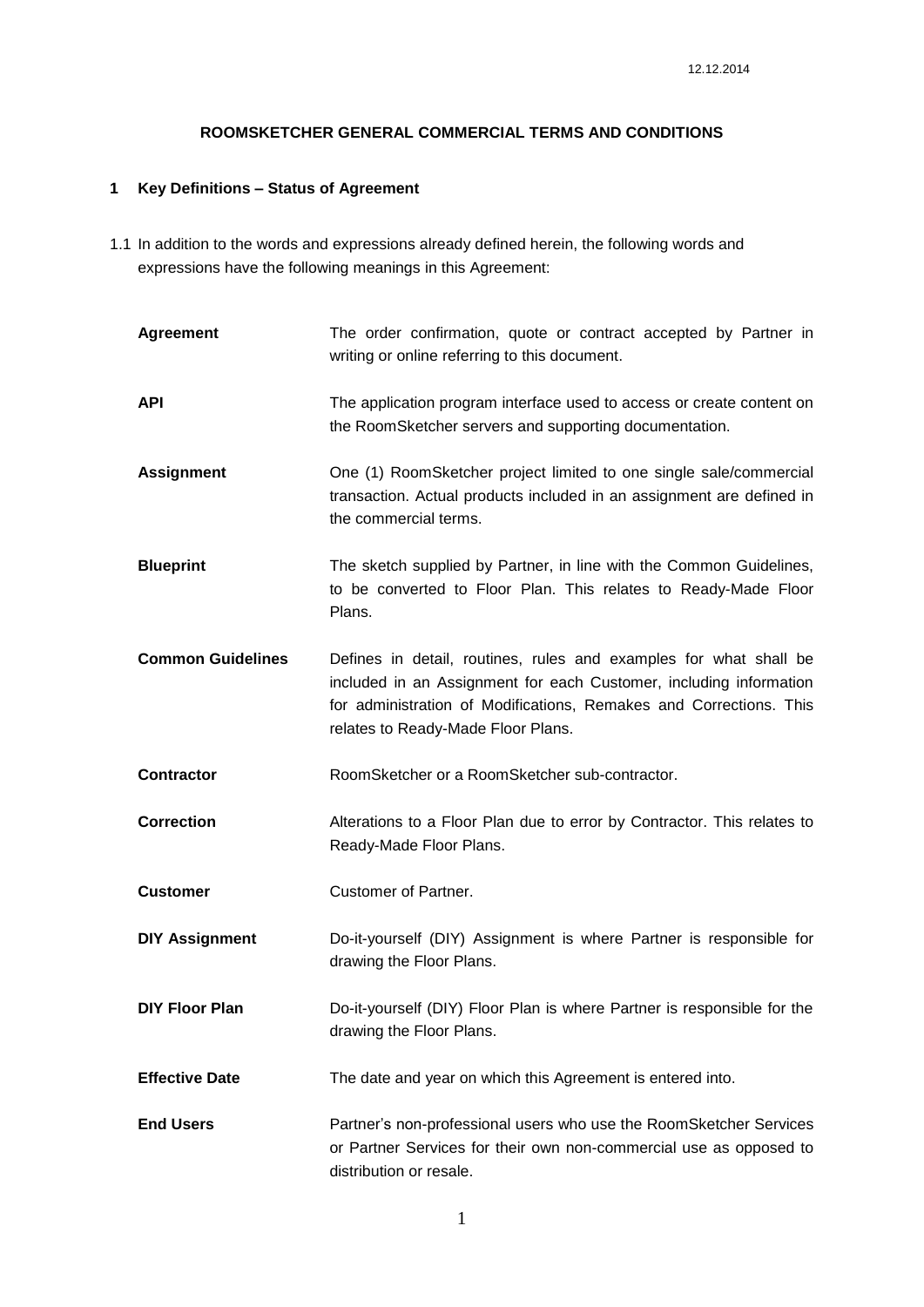- **Exported Content** Downloaded copy of static floor plans, images and videos created directly or in-directly by Partner, Customers or End-Users using the Licensed Product and/or Sublicensed Software under the terms of this Agreement.
- **Floor Plan** Is a drawing (to scale) of the arrangement of rooms on one floor of a building or apartment represented in RoomSketcher with the ability to output 2d + 3d static images.
- **Hosted Content** Content residing on RoomSketcher servers created directly or indirectly by Partner, Customers or End-Users using the Licensed Product and/or Sublicensed Software under the terms of this Agreement, including, but not limited to, interactive floor plans, images, videos, text and walkthrough.
- **Intellectual Property Rights Any copyrights, adaptation rights, publishing rights, reproduction** rights, rights to communicate to the public, public performances, synchronization rights, rights to be named as creator of the work(s), artist names, patents, utility models, circuitry, rights of patent, design patents, designs, trademarks, trade names, service marks, brands slogans, commercial symbols, logos, other designations, inventions, trade secrets, know-how and/or any other industrial and/or intellectual property rights, and applications therefore.
- **Licensed Product** API**,** software and documentation developed, marketed and/ or licensed by RoomSketcher to Partner under this Agreement – including Sublicensed Software.
- **Modification** Alterations to a Floor Plan not due to error by Contractor. Request for a Modification shall follow the Common Guidelines. This relates to Ready-Made Floor Plans.

**Partner Partner** is the RoomSketcher counterpart in this agreement. In the case of a signed agreement Partner is specified on the Frame Agreement. For online products such as VIP and Pro subscriptions Partner is the entity purchasing the license, subscription or product.

- **Partner Services** The web services of Partner that are integrated with RoomSketcher Services.
- **Ready-Made Assignment** An Assignment where RoomSketcher is responsible for drawing the Floor Plans (See Ready-Made Floor Plan).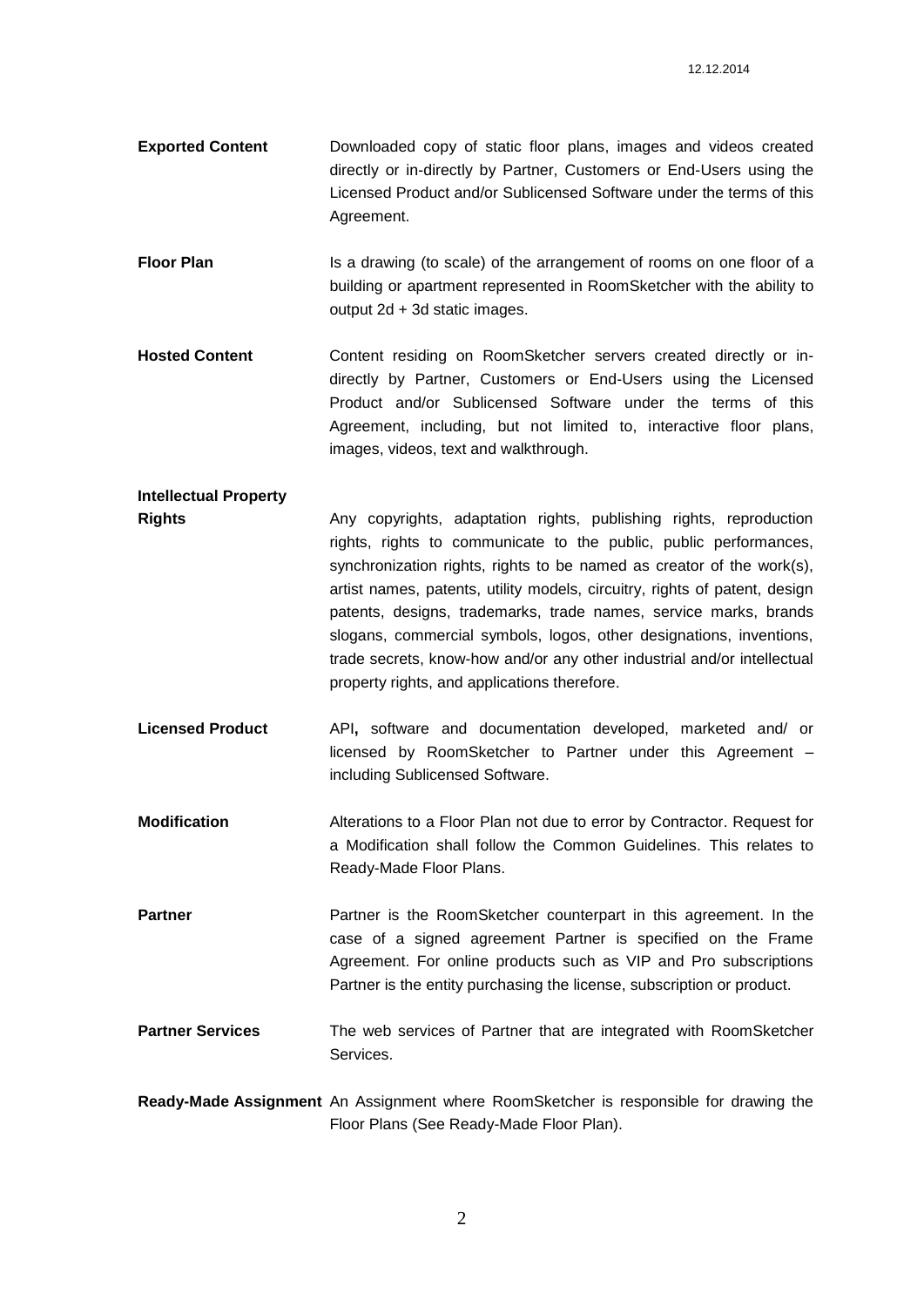- **Ready-Made Floor Plan** A Floor Plan where RoomSketcher is responsible for the drawing. Partner shall provide clear and measureable blueprints and other accurate work descriptions for the production of Floor Plans.
- **Remake** Production of new Floor Plan due to new Partner or Customer input. This relates to Ready-Made Floor Plans.
- **Home Designer** The interactive design and graphical 2D and 3D planner tool by RoomSketcher for real estate, home improvement and home products.
- **Sublicensed Software** All software developed, marketed and/ or licensed by RoomSketcher to Partner under this Agreement, and which Partner is allowed to sublicense to Customer as allowed under this Agreement.
- **RoomSketcher Services** All services developed, marketed, provided and/or licensed by RoomSketcher, including but not limited to Licensed Product and RoomSketcher Websites.
- **RoomSketcher Websites** The websites "roomsketcher.com", "viseno.com" and/or any other website owned and/or operated by RoomSketcher.
- **Business Edition** The professional tool where Assignments are administered; created produced and maintained, regardless the current name of the tool.
- 1.2 This Agreement specifies the general framework for the licenses and services licensed and ordered by Partner from RoomSketcher on Effective Date. Partner may at any time during the term of this Agreement request additional licenses and services from RoomSketcher by means of a written document signed by both Parties. If such document specifies that it forms part of this Agreement and has been duly executed in writing by both Parties, it shall be incorporated into and governed by this Agreement.

## **2 License grants**

- 2.1 Subject to the terms and conditions herein, RoomSketcher grants to Partner under its Intellectual Property Rights a non-exclusive, non-transferable, royalty bearing, revocable, timelimited limited license to market and distribute, view, store, publish, display, market, and/or otherwise make use of the Licensed Product.
- 2.2 Subject to the terms and conditions herein, RoomSketcher grants to Partner under its Intellectual Property Rights a non-exclusive, non-transferable, royalty bearing, revocable, timelimited limited license to sub-license Sublicensed Software to Customers to distribute, view, store, publish, display, market, and/or otherwise make use of the Sublicensed Software.
- 2.3 Subject to the terms and conditions herein, RoomSketcher grants to Partner under its Intellectual Property Rights a non-exclusive, non-transferable, royalty bearing, revocable, time-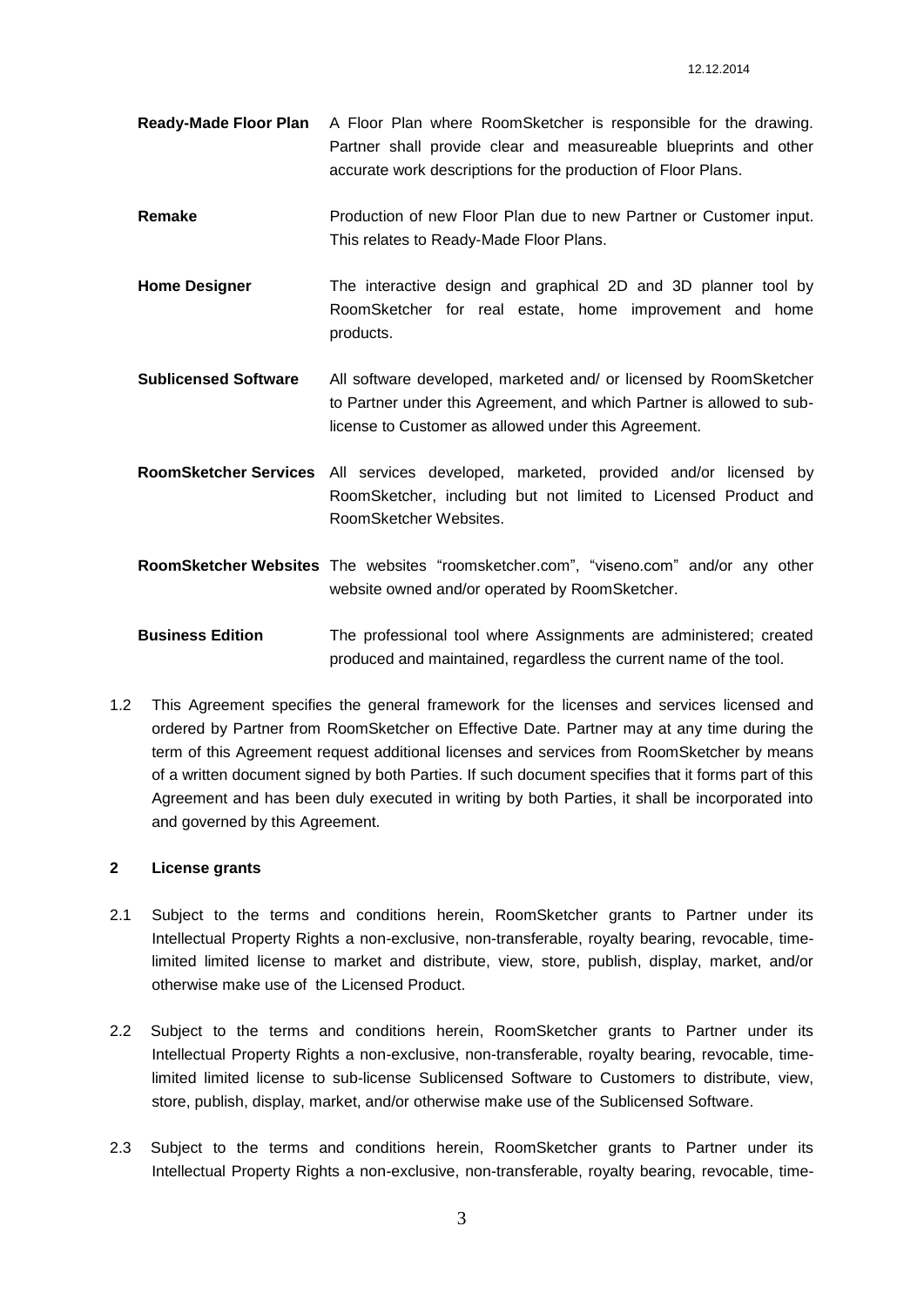limited limited license to use the API and other documentation, for the sole purpose of Partners' adaptation and integration of RoomSketcher Services into Partners Website on the domain specified in the Agreement.

- 2.4 Subject to the terms and conditions of this Agreement, RoomSketcher grants to Partner under its Intellectual Property Rights a non-exclusive, non-transferable, royalty bearing, revocable, time-limited license to market and distribute, view, store, publish, display, market, and/or otherwise make use of Hosted Content, and to sub-license these rights to Customers.
- 2.5 Subject to the terms and conditions of this Agreement, RoomSketcher grants to Partner under its Intellectual Property Rights a non-exclusive, non-transferable, royalty bearing, revocable, license to market and distribute, view, store, publish, display, market, and/or otherwise make use of Exported Content, and to sub-license these rights to Customers..
- 2.6 For the avoidance of doubt, Partner will at its own risk and cost provide the development needed for the creation of the Partner Website on the basis of the provided API and Documentation, unless Partner explicitly has ordered development services from RoomSketcher.
- 2.7 Partner shall ensure and procure that RoomSketcher shall be granted a unrestricted and irrevocable licenses to view, copy, reproduce, encode, store, publish, display, adapt, market, and/or otherwise use or reuse (without limitation as to when or to the number of times used) Hosted Content and Exported Content for purposes of facilitating the use of such information marketing purposes or for any other purpose RoomSketcher deems necessary.
- 2.8 There are no implied licenses granted under this Agreement and all rights, save for those expressly granted to Partner hereunder are expressly excluded and shall remain with and belong to RoomSketcher and/or its licensors.
- 2.9 The rights under this license grant and all other license rights provided for in writing under this Agreement may only be exercised if and when Partner is current on all fees due to RoomSketcher under this Agreement.

#### **3 Fees and Payment**

- 3.1 All fees under this Agreement are exclusive of customs, taxes, duties or excises in any form, all of which shall be borne by Partner.
- 3.2 Payments by Partner that are more than thirty (30) days overdue will be subject to a late charge equal to one (1) per cent per month or, if less, the maximum amount allowed by applicable law, on the overdue balance.

## **4 Support and SLA**

4.1 It is RoomSketcher's objective that the Licensed Product is available to Partner on 24/7/365 basis. RoomSketcher will use reasonable efforts to reach this objective.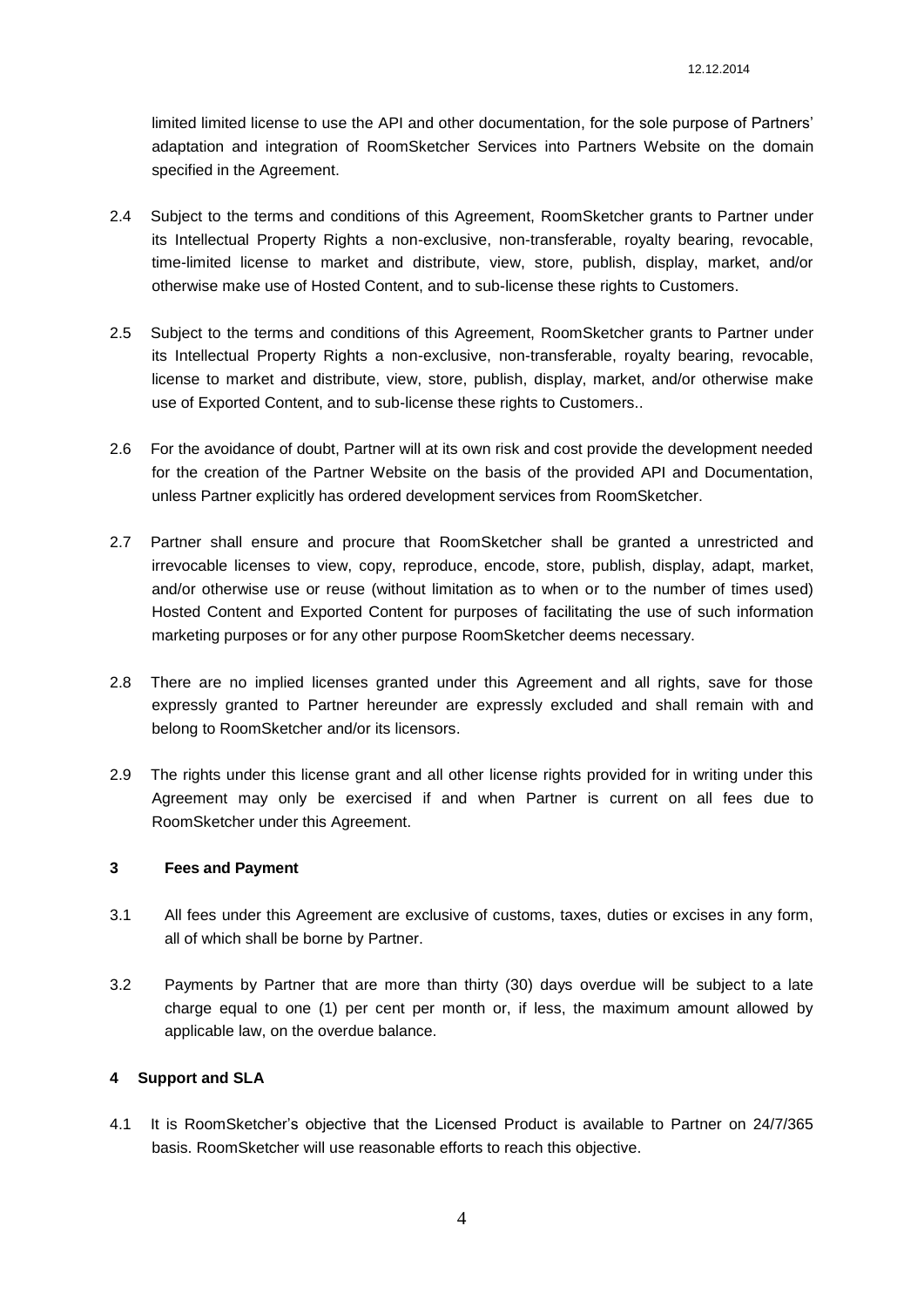- 4.2 From time to time, RoomSketcher will have to close down Licensed Product or the access to Licensed Product due to regular maintenance, improvements or new versions of Licensed Product or hardware or software necessary for Partner to use Licensed Product. RoomSketcher will, if the time and context so permits, inform Partner in advance of such interruptions in the availability of the Licensed Product.
- 4.3 If a not planned shutdown of Partners access to the Licensed Product is necessary or occurs, RoomSketcher shall inform Partner as soon as practical possible. RoomSketcher shall give the same priority to Partner regarding the correction of such error as RoomSketcher gives to other users of the Licensed Product.
- 4.4 RoomSketcher will provide for daily incremental backup of Hosted Content.
- 4.5 RoomSketcher will use commercially reasonable efforts to provide Partner with technical support concerning the use of Licensed Product. For clarity, these services only include regular inquiries regarding the use of the RoomSketcher and its features.
- 4.6 Partner shall support its End Users and Customers regarding all use of the Partner Services, including the distribution and/or the use of the Licensed Product as a part of the Partner Services, and RoomSketcher is under no obligation to provide support directly to End Users or Customers.

## **5 Intellectual property rights**

- 5.1 All intellectual property rights belonging to RoomSketcher as of the date of this Agreement, and all rights, title and interest to existing technology, products and works of RoomSketcher and all accompanying and associated materials as of the date of this Agreement, including, but not limited to such rights to Licensed Product, Hosted Content and Exported Content shall remain exclusively with RoomSketcher.
- 5.2 All right, title and interest to any software, products, technology and/or information developed by RoomSketcher from time to time under this Agreement, shall remain exclusively with RoomSketcher.
- 5.3 All intellectual property rights belonging to Partner as of the date of this Agreement, and all rights, title and interest to existing technology, products and works of Partner and all accompanying and associated materials as of the date of this Agreement shall remain exclusively with Partner.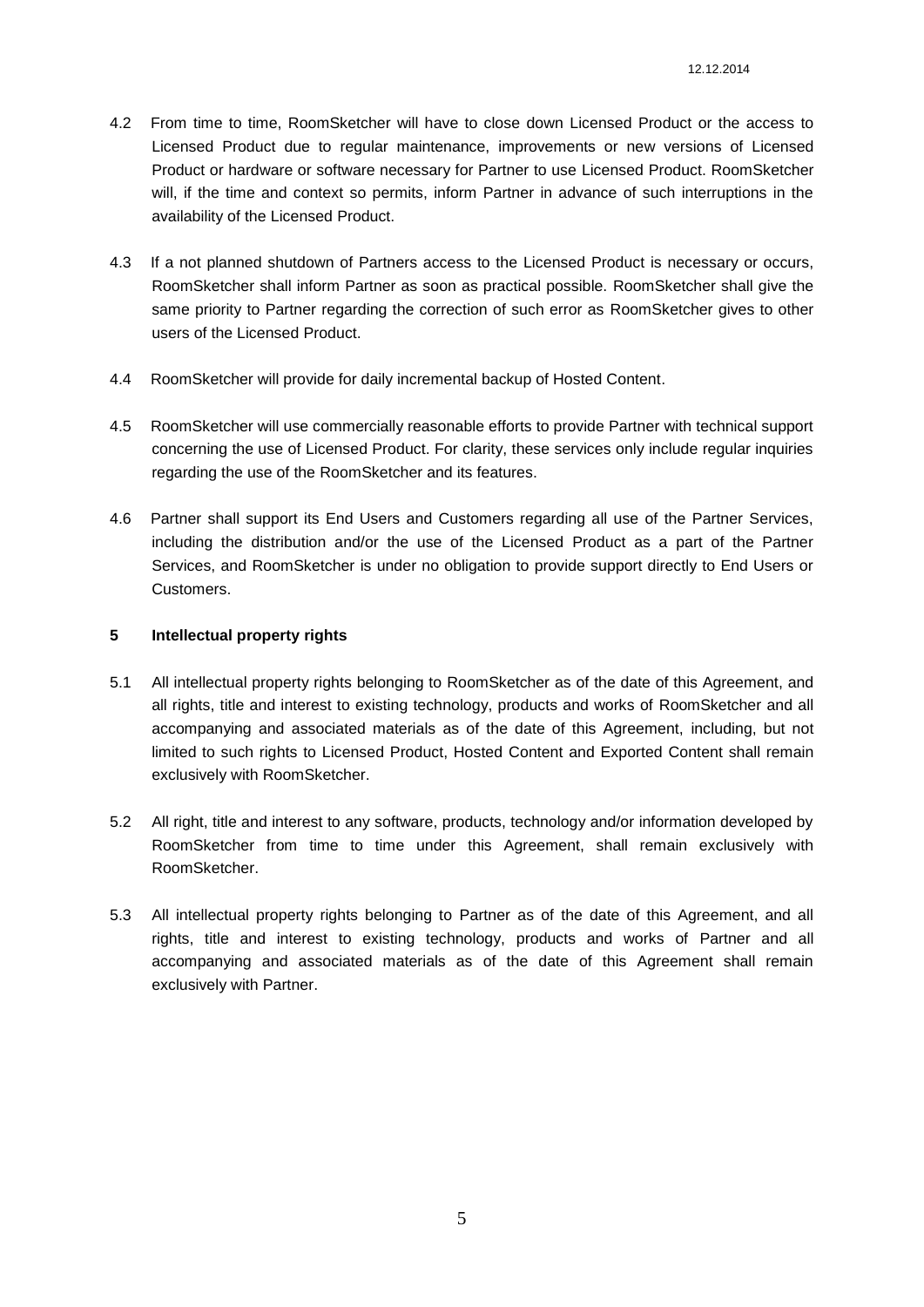#### **6 Disclaimer of Warranty and Limitation of Liability**

- 6.1 Except as set forth in Section 6.2., the Licensed Product and, any other license or services as licensed or ordered by Partner under this Agreement are delivered on a strictly «as is» basis. To the extent permitted by law, RoomSketcher and its suppliers disclaim all warranties, either expressed or implied, statutory or otherwise, including without limitation warranties of functionality, fitness for a particular purpose or non-infringement.
- 6.2 Both Parties agree that they shall perform their services and obligations under this Agreement in compliance with all applicable laws and regulations.
- 6.3 For the avoidance of doubt, RoomSketcher accepts no liability whatsoever towards (i) Partner, or (ii) Customers and their End Users or (iii) any other third person, as a result of marketing or use of Hosted Content, Exported Content and Licensed Product or the use of RoomSketcher Services. Partner shall indemnify and hold harmless RoomSketcher of any claim and any related costs put forward to RoomSketcher related to Partner's distribution and/or use of the Hosted Content, Exported Content and Licensed Product or the use of RoomSketcher Services..
- 6.4 Neither Party shall be liable to the other party in contract, tort or otherwise, whatever the cause thereof, for any loss of profit, business or goodwill or any indirect cost damages or expense of any kind, howsoever arising under or in connection with this Agreement, except for injury to persons or attributable to breach of Section 7 (Confidentiality) or to intentional misconduct or gross negligence.
- 6.5 The total and maximum liability of RoomSketcher under any provision of this Agreement or any transaction contemplated by this Agreement shall in no event exceed an amount equal to the total amounts paid by Partner to RoomSketcher under this Agreement. Notwithstanding the above, this limitation of liability shall not apply to damages attributable to breaches of Section 7 (Confidentiality) or to damages attributable to gross negligence or intentional misconduct.

#### **7 Confidential Information**

- 7.1 Confidential Information means the specific terms of this Agreement, and any information disclosed by either party to the other party, either directly or indirectly, in writing or in any other manner, relating to each party's business and/or customers. "Confidential Information" shall not include information (i) already in the possession of the receiving party without an obligation of confidentiality; (ii) hereafter rightfully furnished to the receiving party by a third party without a breach of any separate nondisclosure obligation; (iii) publicly available without breach of this Agreement (i.e. information in the public domain).
- 7.2 Neither party shall use, or disclose to any person, either during the term or after the termination of this Agreement, any Confidential Information except for purposes consistent with the administration and performance of a party's rights or obligations hereunder, or as required by law.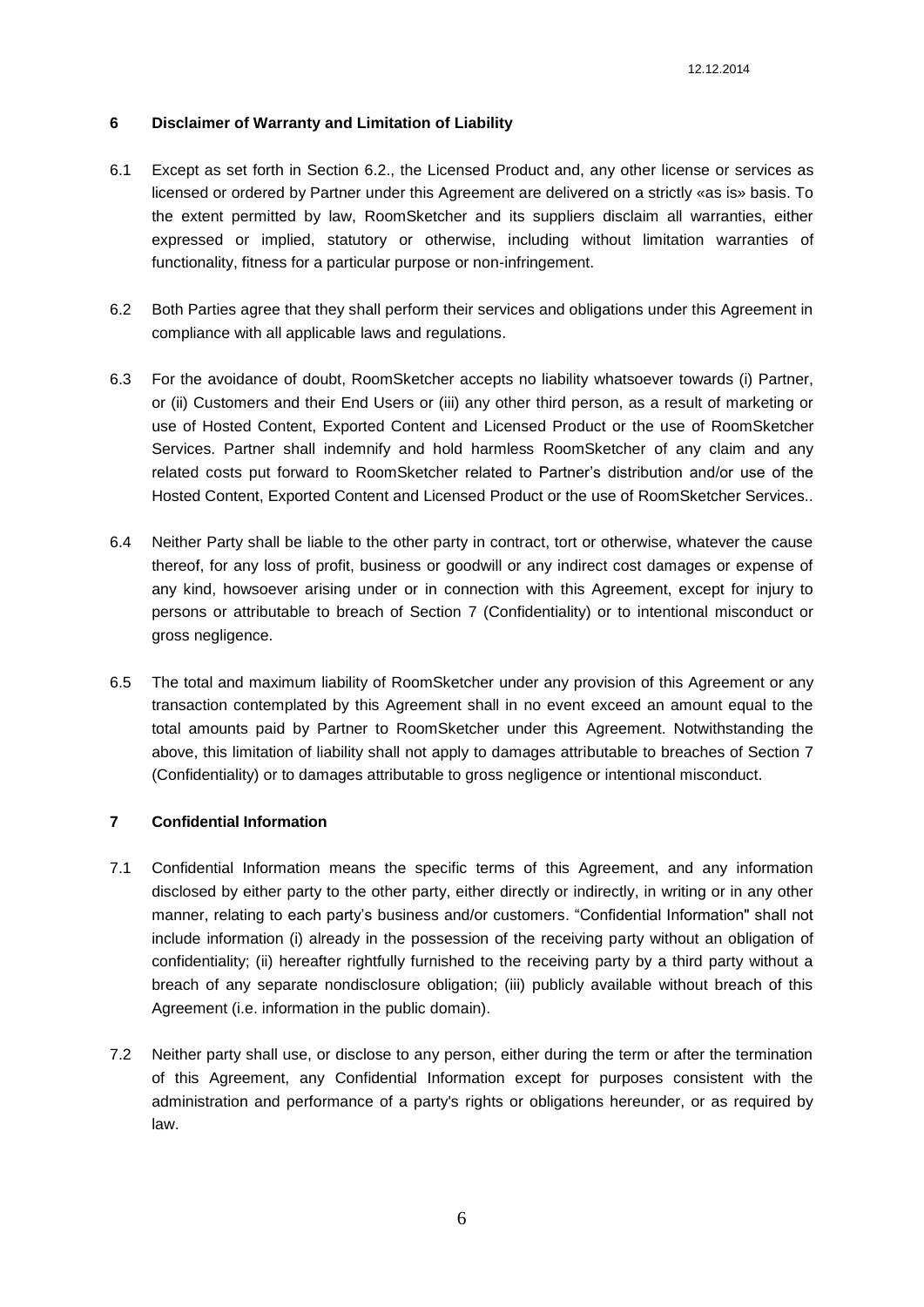#### **8 Term and Termination**

- 8.1 This Agreement shall commence on the day last signed (the "Effective date") and continue for successive periods of 12 months ("Term") each unless terminated earlier in accordance with the provisions set forth.
- 8.2 This Agreement may be terminated by either Party if the other Party fails to make any payment hereunder when due and such failure to pay continues unremedied for a period of ten (10) days after being notified of such non-payment.
- 8.3 This Agreement may be terminated by either Party prior to the end of its term if the other Party is in material breach of any term or condition of this Agreement and such breach continues unremedied for a period of thirty (30) days after the Party in breach has been notified of such breach by the other Party.
- 8.4 Either Party may terminate this Agreement without cause by giving the other not less than 3 months' written notice prior to the expiry of the current Term. Agreements for online products such as VIP and Pro subscriptions automatically terminate by the end of the license or subscription period – typically one year – unless renewed by paying for an extension.
- 8.5 This Agreement terminates automatically, with no further act or action of RoomSketcher, if a receiver is appointed for Partner or its property, Partner makes an assignment for the benefit of its creditors, any proceedings are commenced by, for or against Partner under any bankruptcy, insolvency or debtor's relief law, or Partner is liquidated or dissolved.
- 8.6 Upon expiration or termination of this Agreement: (a) Partner shall immediately cease licensing and distribution of the Licensed Product, and all licenses, except licenses to End Users, granted under this Agreement shall expire*.* The due dates of all outstanding invoices shall automatically be accelerated so they become due and payable on the Effective Date of termination or expiration, even if longer terms have been previously agreed; (b) Partner will return to RoomSketcher or destroy (if so authorised in writing by RoomSketcher) all copies of the Licensed Product and Confidential Information in Partner's possession or control and cause an officer of Partner to certify in writing to RoomSketcher that it has done so; (c) Each Party shall forthwith cease all use of the other party's and its supplier's trademarks and shall not thereafter use any mark which is confusingly similar to any trademark associated with the other party or its suppliers.

## **9 Miscellaneous**

9.1 RoomSketcher and Partner are strictly independent companies and shall so represent themselves to all third parties. Neither party has the right to bind the other in any manner whatsoever and nothing in this Agreement shall be interpreted to make either party the agent or legal representative of the other or to make the parties joint ventures.